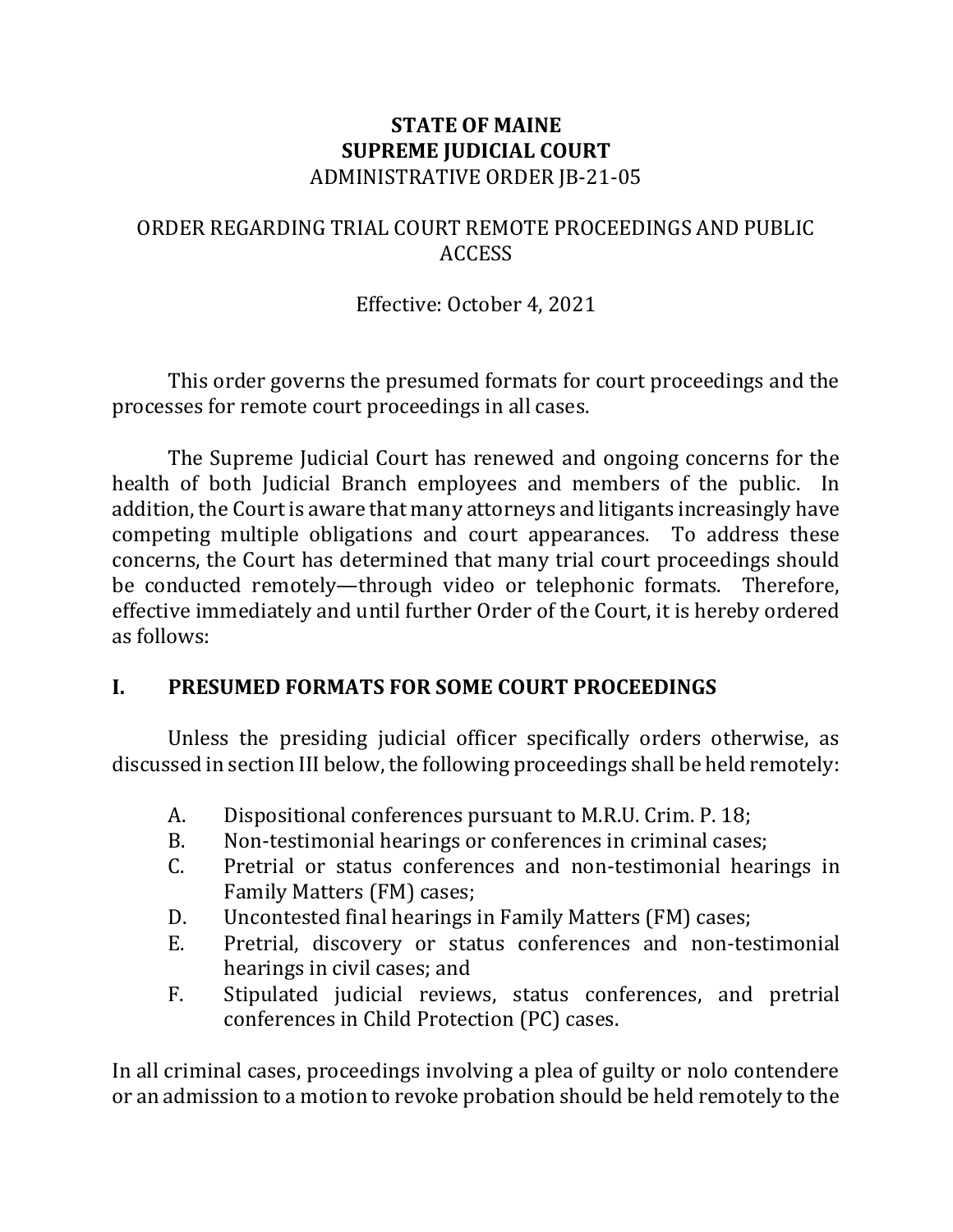greatest extent possible consistent with due process. Any party may request that any plea or admission proceeding be held in person.

## **II. REQUEST OR COURT ORDER ALLOWING REMOTE FORMAT FOR OTHER COURT PROCEEDINGS**

**A.** *Remote hearing at the request of a party.* Any party may file a motion requesting that a proceeding not listed above be heard remotely. Any such motion must explain with specificity the basis for the request. Except as provided below, the motion must (1) provide the email address of the moving party and the responding party, if known; and (2) be filed and served on the other party or parties no later than fourteen days before the scheduled hearing date, unless otherwise ordered by the court. If a party objects to the motion, the objecting party must file a written opposition no later than seven days after the motion is filed, unless otherwise ordered by the court.

If the party filing the motion for remote proceeding believes that the health, safety, or liberty of the party or a minor child would be jeopardized by disclosure of identifying information, the party may provide the email address to the court, without providing that information to the other party, and file an Affidavit of Confidential Address (PA-015) to request that the party's email address be sealed by the court pursuant to 19-A M.R.S. § 4008.

- **B.** *Remote hearing on the order of a court.* A trial court may, upon reasonable notice, require additional proceedings not specified above to be held remotely.
- **C.** *Standard for ordering that other proceedings be heard remotely.* The standard for ordering that a court proceeding be heard remotely is good cause shown. In making the determination, the court must consider the health and safety of the court staff, parties, and witnesses; the ability of parties to participate remotely; the effect on the availability to other people of limited Judicial Branch resources, including courtroom space, technology assistance, and clerical assistance; and the effect on the availability of constitutionally required counsel to other people.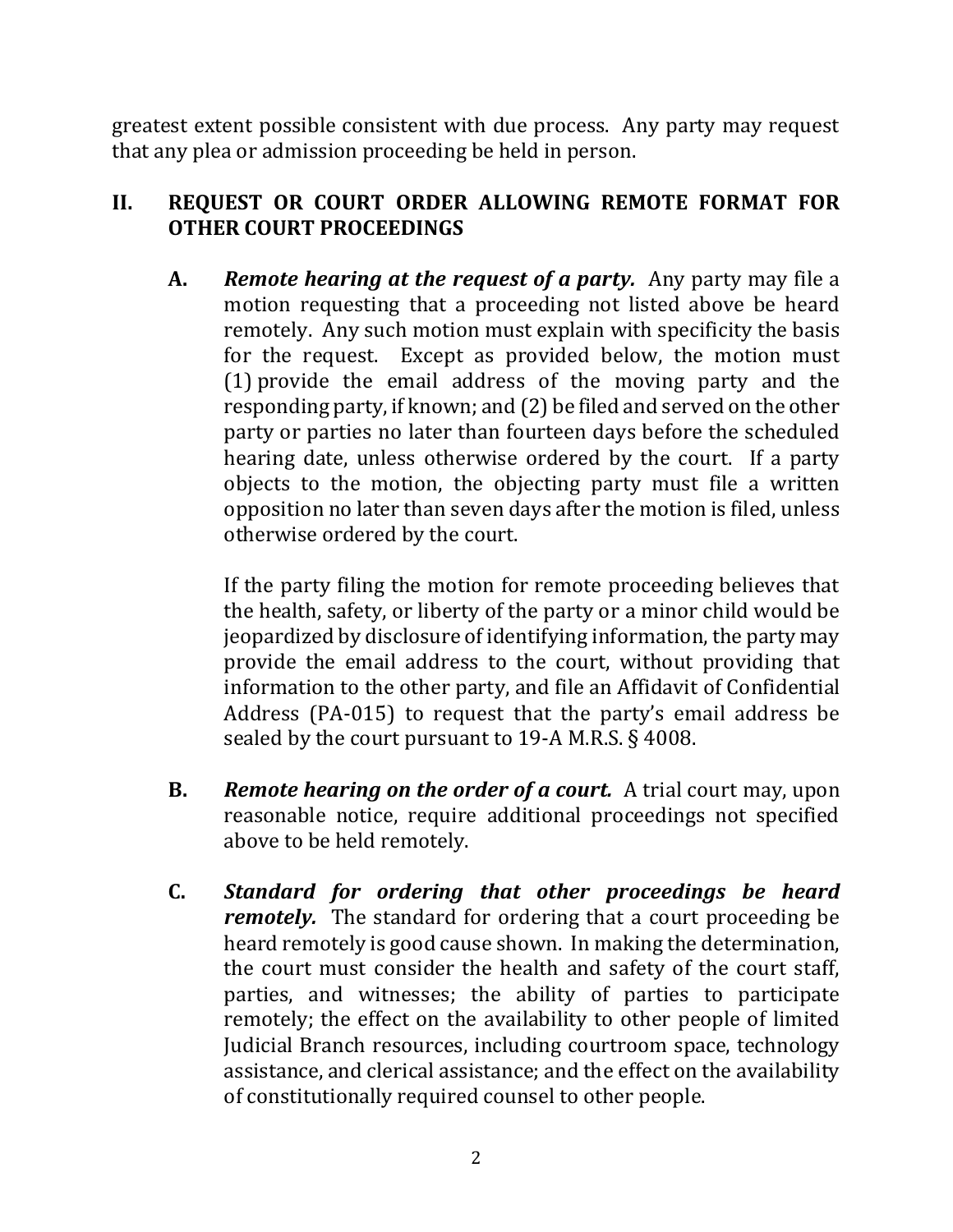## **III. REQUEST OR COURT ORDER FOR IN-PERSON FORMAT**

**A***. In-person hearing at the request of a party.* Any party may file a motion requesting that a type of proceeding listed above be heard in person. Any such motion must explain with specificity the basis for the request. Except as provided below, the motion must (1) provide the email address of the moving party and the responding party, if known; and (2) be filed and served on the other party or parties no later than fourteen days before the scheduled hearing date, unless otherwise ordered by the court. If a party objects to the motion, the objecting party must file a written opposition no later than seven days after the motion is filed, unless otherwise ordered by the court.

If the party filing the motion believes that the health, safety, or liberty of the party or a minor child would be jeopardized by disclosure of identifying information, the party may provide the email address to the court, without providing that information to the other party, and file an Affidavit of Confidential Address (PA-015) to request that the party's email address be sealed by the court pursuant to 19-A M.R.S. § 4008.

- **B.** *In-person hearing on the order of a court.* A trial court may, upon reasonable notice to the parties, require that any type of proceeding, even those specified above, be held in person.
- **C.** *Standard for allowing an in-person proceeding.* The standard for granting a motion or for ordering that a presumptively remote court proceeding be heard in person is good cause shown. In making the determination, the court must consider the health and safety of the court staff, parties, and witnesses; the ability of parties to participate remotely; the effect on the availability to other people of limited Judicial Branch resources, including courtroom space, technology assistance, and clerical assistance; and the effect on the availability of constitutionally required counsel to other people.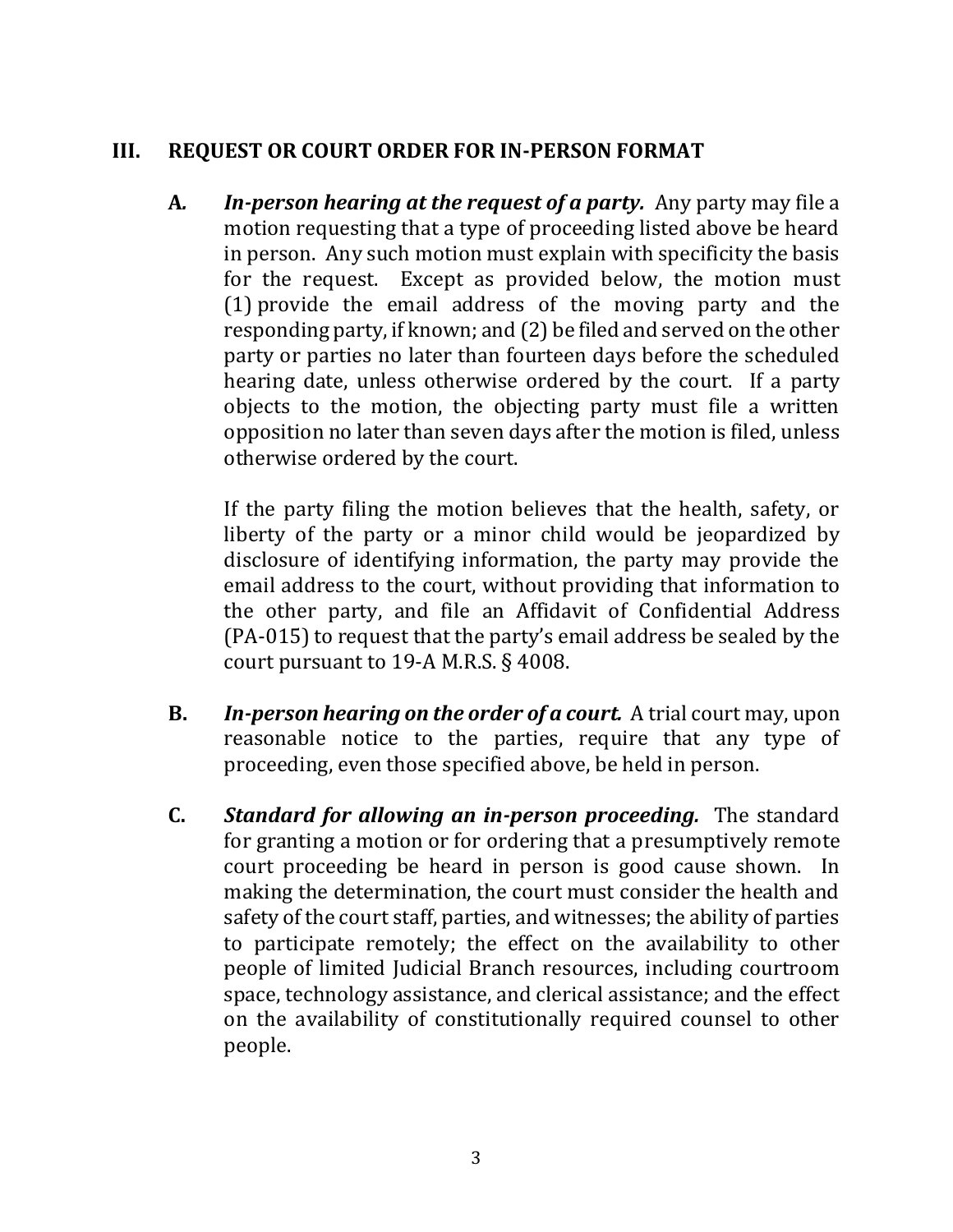#### **IV. CONDUCTING REMOTE PROCEEDINGS**

- **A.** The trial court will initiate all video or telephone proceedings and will provide information and instructions to all parties for how to access the conference or hearing.
- **B.** Invitations to video or telephonic conferences or hearings will be sent to the parties by the clerk's office. To ensure that the invitations are received, each party is required to provide to the court an email address for official court communications.
- **C.** The official audio recording of a remote proceeding shall be created by the Judicial Branch's electronic recording system, For the Record ("FTR").
- **D.** If an evidentiary hearing will be held remotely, no later than seven days before the hearing any party intending to offer any exhibits during the hearing must mark, copy, and exchange those exhibits with the other party or parties. The offering party must also file paper copies of those exhibits with the court no later than seven days before the trial, unless the court orders a different time period. During a remote video hearing, the court may permit rebuttal exhibits to be uploaded electronically to the video conference platform. Electronically filed exhibits must be in a standard, non-proprietary format: MP4 for video; MP3 or MP4A for audio; PDF for documents; JPG for photographs. Exhibits in other electronic formats may be filed only with leave of the court. A paper copy of any exhibit offered in rebuttal, if not previously filed with the court, must be filed within 5 days after the final hearing.
- **E.** Self-represented litigants are held to the same standards as represented parties. A litigant will not be afforded any special consideration because of self-represented status. All court rules of procedure and process, including the rules of evidence, and the rules of contempt, apply during remote hearings and conferences.
- **F.** All parties are required to comport themselves as though the hearing or conference were occurring in person. Standards,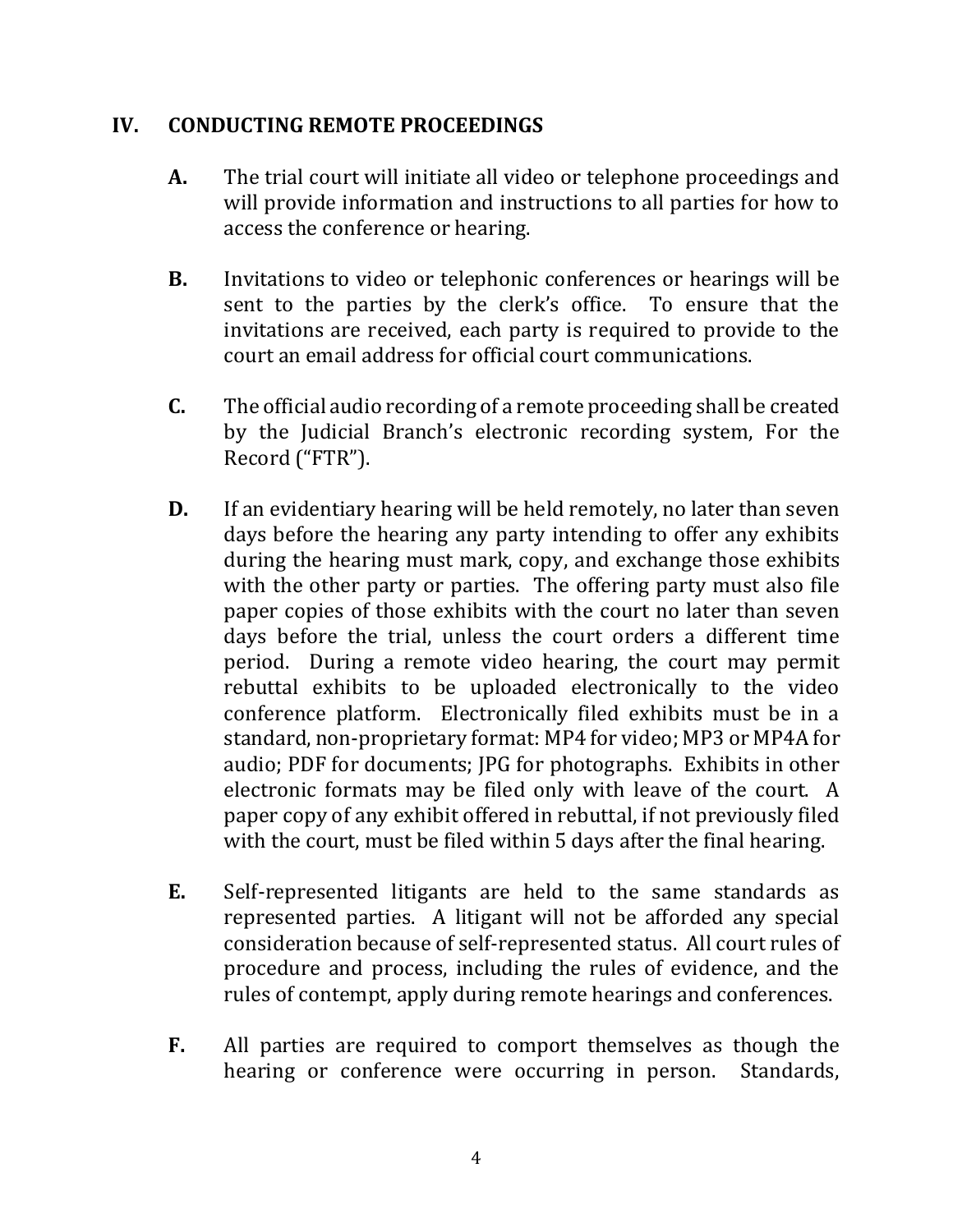including decorum, demeanor, and dress code, still apply. Those participating shall behave as if they were inside the courtroom.

- **G.** Each witness must be alone in a quiet room while testifying and may not use a virtual background unless a virtual background is necessary for the safety and security of the witness or party. Each witness is ordered, subject to contempt of court, to turn off all electronic devices except for the device enabling participation in the hearing and to refrain from exchanging any electronic messages with anyone while testifying.
- **H.** When any proceeding is scheduled to be held remotely, counsel and parties shall be ready to proceed at the scheduled date and time. Private conversations and consultations outside the presence of the court will not generally be available on the remote platform.

# **V. PUBLIC ACCESS TO REMOTE COURT PROCEEDINGS**

**A.** JB-05-15 shall apply to media coverage of remote court proceedings during a pandemic. The Media Notification-Requested Coverage of Court Proceeding form, found on the Judicial Branch website at

<https://www.courts.maine.gov/news/media.html>

shall be the means for requests by members of the media for

- **1.** Direct access to cover a public but remote court proceeding being conducted solely by video or telephone; and
- **2.** Access to or recording of a live audio stream of a court proceeding.
- **B.** The trial court retains discretion to approve, approve on conditions, or deny media coverage requests made pursuant to section E(1) above, or to allow access and coverage of remote court proceedings on its own or at the request of a party.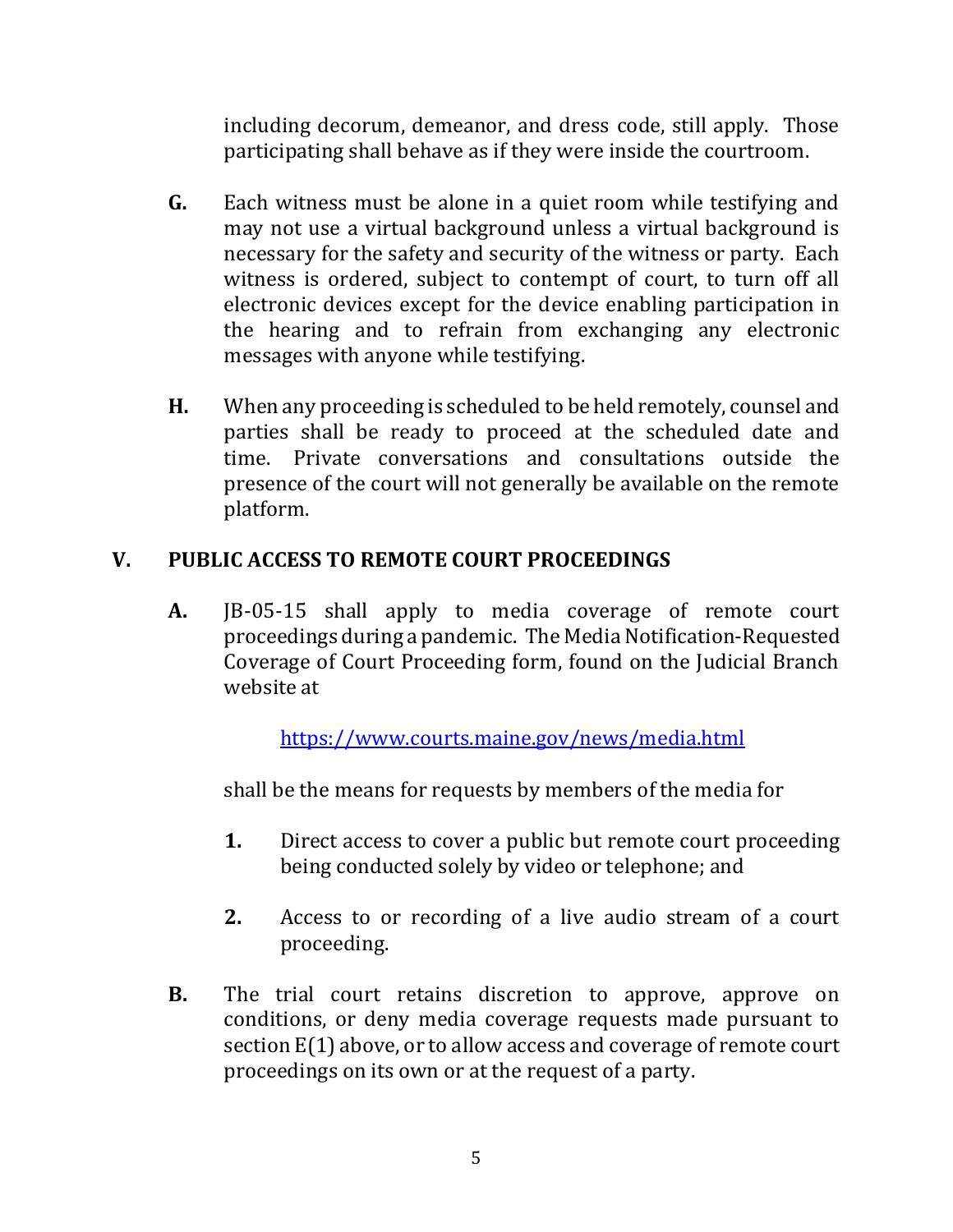**C.** Members of the public who wish to observe or listen to remote court proceedings should contact the clerk of the court where the hearing is being held. A list of addresses and telephone numbers for each clerk's office is attached to this order.

Dated: September 24, 2021 For the Court:

/s/

Valerie Stanfill Chief Justice, Supreme Judicial Court

ATTACHMENT: Clerk's Office Addresses and Telephone Numbers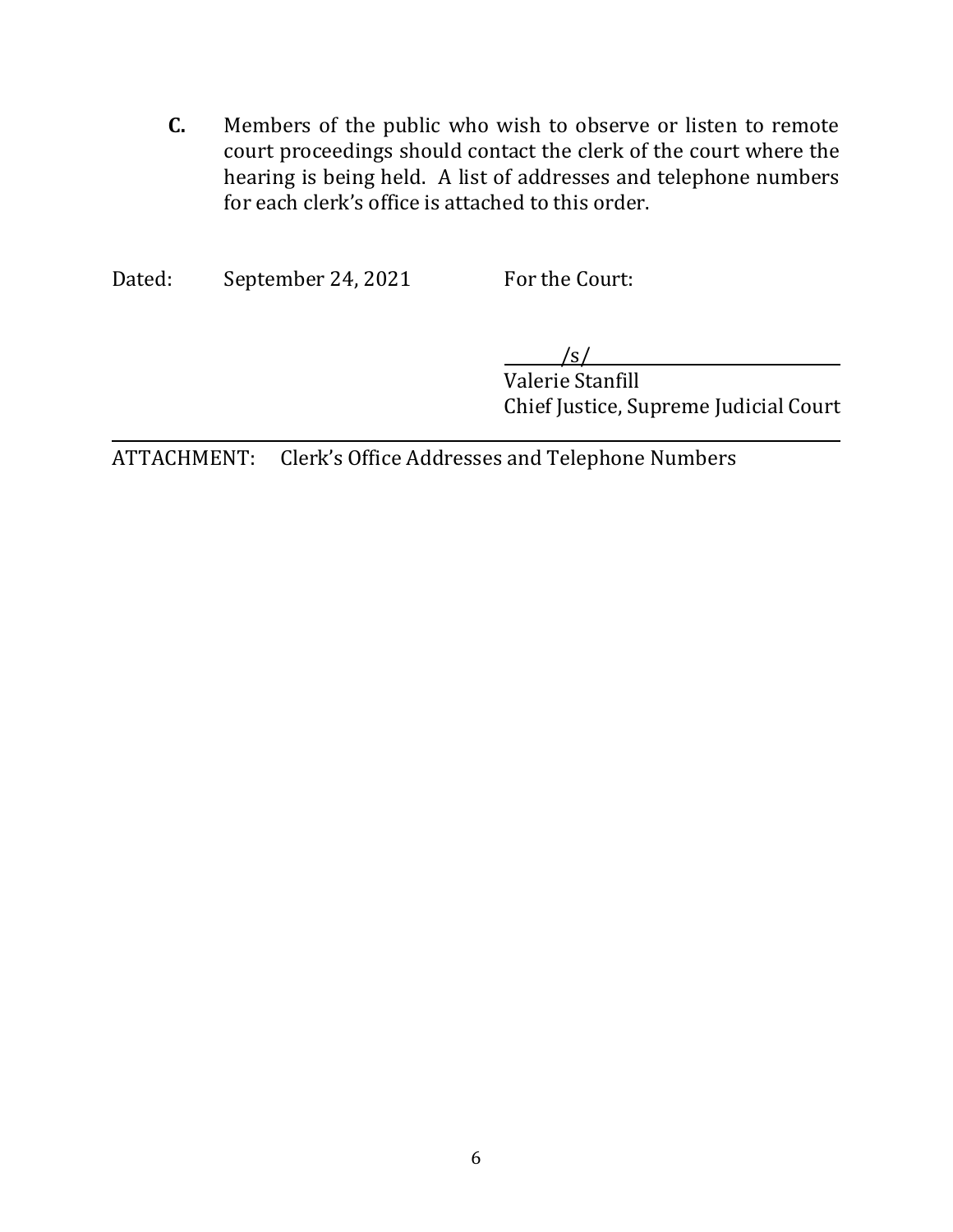#### **SUPERIOR COURT (For all Courts: TTY 711 Maine Relay)**

ANDROSCOGGIN County Superior Court 330-7500

AROOSTOOK County Superior Court 498-8125

CUMBERLAND County Superior Court 822-4204

FRANKLIN County Superior Court 778-3346

HANCOCK County Superior Court 667-7176

KENNEBEC County Superior Court Capital Judicial Center 213-2800

KNOX County Superior Court 594-2576

LINCOLN County Superior Court 882-7517

OXFORD County Superior Court 743-8936

PENOBSCOT County Superior Court Penobscot Judicial Center 561-2300

PISCATAQUIS County Superior Court Piscataquis Judicial Center 564-2240

SAGADAHOC County Superior Court 443-9733

SOMERSET County Superior Court 474-5161

WALDO County Superior Court Waldo Judicial Center 338-3107

WASHINGTON County Superior Court 255-3326

YORK County Superior Court 324-5122

#### **DISTRICT COURT**

AUGUSTA District Court Capital Judicial Center 213-2800

BANGOR District Court Penobscot Judicial Center 561-2300

BELFAST District Court 338-3107

BIDDEFORD District Court 283-1147

BRIDGTON District Court 647-3535

CALAIS District Court 454-2055

CARIBOU District Court 493-3144